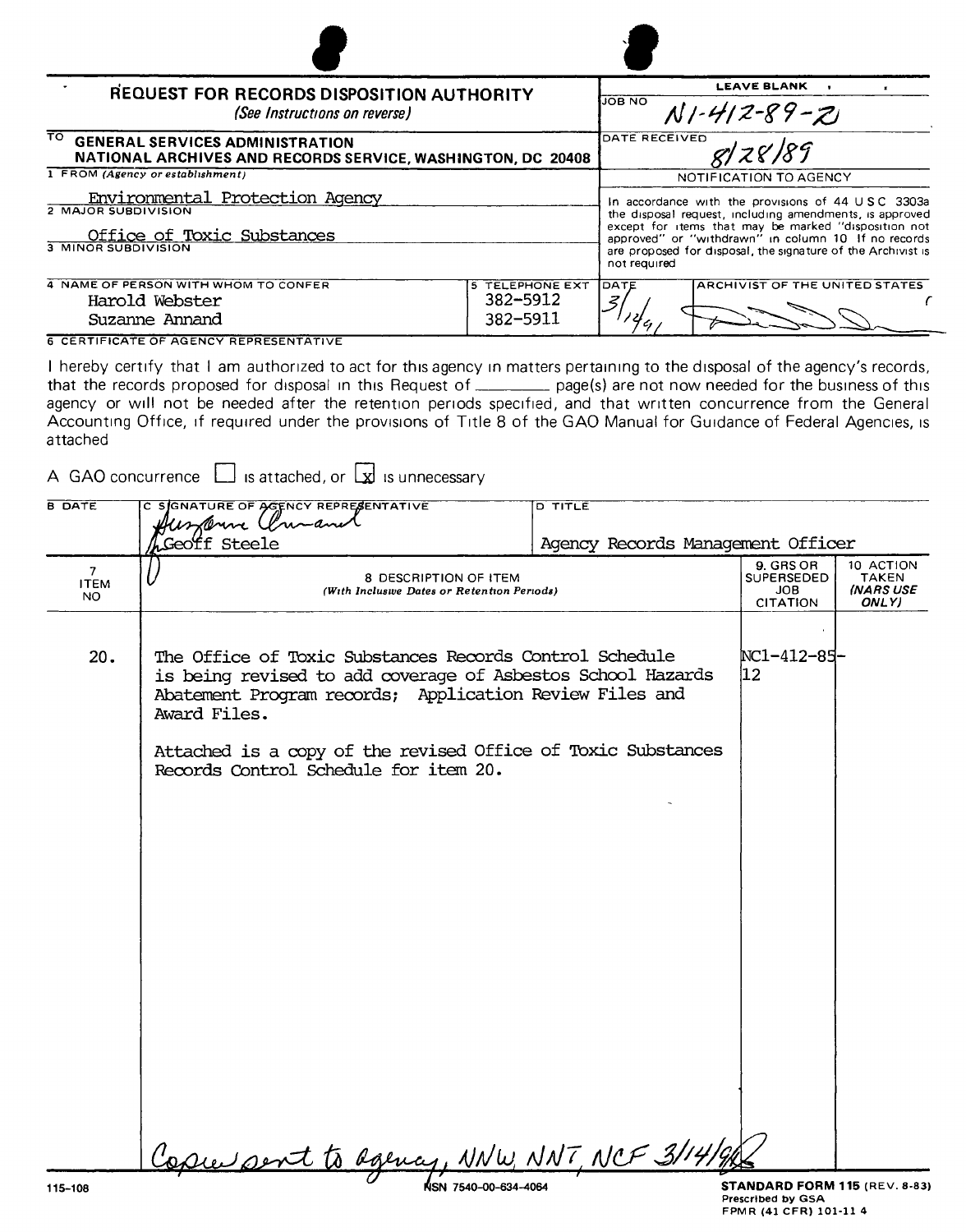| U.S. ENVIRONMENTAL PROTECTION AGENCY-RECORDS CONTROL SCHEDULES                                                                                                                                                                                                                                                                                                                                                                                                                                                   |                                                                                                                                                                                                                                                                                                                                                                                                   | SCHED NO |
|------------------------------------------------------------------------------------------------------------------------------------------------------------------------------------------------------------------------------------------------------------------------------------------------------------------------------------------------------------------------------------------------------------------------------------------------------------------------------------------------------------------|---------------------------------------------------------------------------------------------------------------------------------------------------------------------------------------------------------------------------------------------------------------------------------------------------------------------------------------------------------------------------------------------------|----------|
| TITLE OF SCHEDULE                                                                                                                                                                                                                                                                                                                                                                                                                                                                                                | COVERAGE OF SCHEDULE                                                                                                                                                                                                                                                                                                                                                                              |          |
| OFFICE OF TOXIC SUBSTANCES PECORDS                                                                                                                                                                                                                                                                                                                                                                                                                                                                               | APPLICABLE HEADQUARTERS OFFICE                                                                                                                                                                                                                                                                                                                                                                    |          |
| <b>TEM</b><br>NAME AND DESCRIPTION OF RECORD/FILE                                                                                                                                                                                                                                                                                                                                                                                                                                                                | RETENTION PERIOD AND DISPOSITION                                                                                                                                                                                                                                                                                                                                                                  |          |
| Controlled and Major Correspondence of the Assistant<br>Administrator for Toxic Substances. Includes copies<br>of controlled and major correspondence signed by the<br>Assistant Administrator. The correspondence significantly<br>documents the program activities and was processed under<br>special handling control procedures because of the impor-<br>tance of the letters or time requirements of replies.<br>Records consist of copies of incoming letters, copies of<br>the responses, and enclosures. | Retention: Permanent.<br>Disposition: Break file at end of year. Keep in<br>office current plus 1 additional year, then trans-<br>fer to the FRC. Keep in FRC for 10 years, then<br>offer to National Archives in five year blocks.                                                                                                                                                               |          |
| General Correspondence of the Assistant Administrator for<br>Toxic Substances. Includes copies of non-controlled<br>(routine) correspondence. Records consist of incoming<br>letters and enclosures.                                                                                                                                                                                                                                                                                                             | Retention: Retain 5 years.<br>Disposition: Break file at end of year. Keep in<br>office office 1 year, then transfer to FRC.<br>Destroy when 5 years old.                                                                                                                                                                                                                                         |          |
| Program Development File. Consists of records related to<br>the development of the Office of Toxic Substances policies<br>and programs. Records consist of correspondence issue<br>papers and reports relative to major policy, stratesy,<br>program control, research priorities, legislative<br>priorities, and other related records.                                                                                                                                                                         | Retention: Permanent.<br>Disposition: Break file at end of 2 years. Keep<br>In office 4 years, then transfer to the FRC.<br>Keep in FRC for 20 years, then offer to the<br>National Archives in five year blocks.                                                                                                                                                                                 |          |
| Program Management File. Consists of records related to<br>the management and administrative support of each unit of<br>the Office of Toxic Substances. Records consist of<br>program planning and implementation, personnel needs,<br>work accomplishments, budgetary materials, and other<br>program management activities.                                                                                                                                                                                    | Retention: Retain 5 years.<br>Disposition: Break file at end of year. Keep<br>In office year, then transfer to the FRC.<br>Destroy when I years old.                                                                                                                                                                                                                                              |          |
| Speeches by Assistant Administrator or Staff. Speeches<br>prepared for delivery at civic functions and professional<br>conferences and meetings.                                                                                                                                                                                                                                                                                                                                                                 | <b>Retention:</b><br>Record Copy.<br>Permanent<br>а.<br>b.<br>Information Copies. Retain Lyear.<br>Disposition:<br>a. Record Copy. Break file after presentation:<br>Keep in office 5 years, then transfer to the<br>FRC. Keep in FRC 5 years, then transfer to<br>the National Archives in five year blocks.<br>b. Information Copies: Destroy when 1 year old<br>or sooner If no longer needed. |          |

ر<br>سود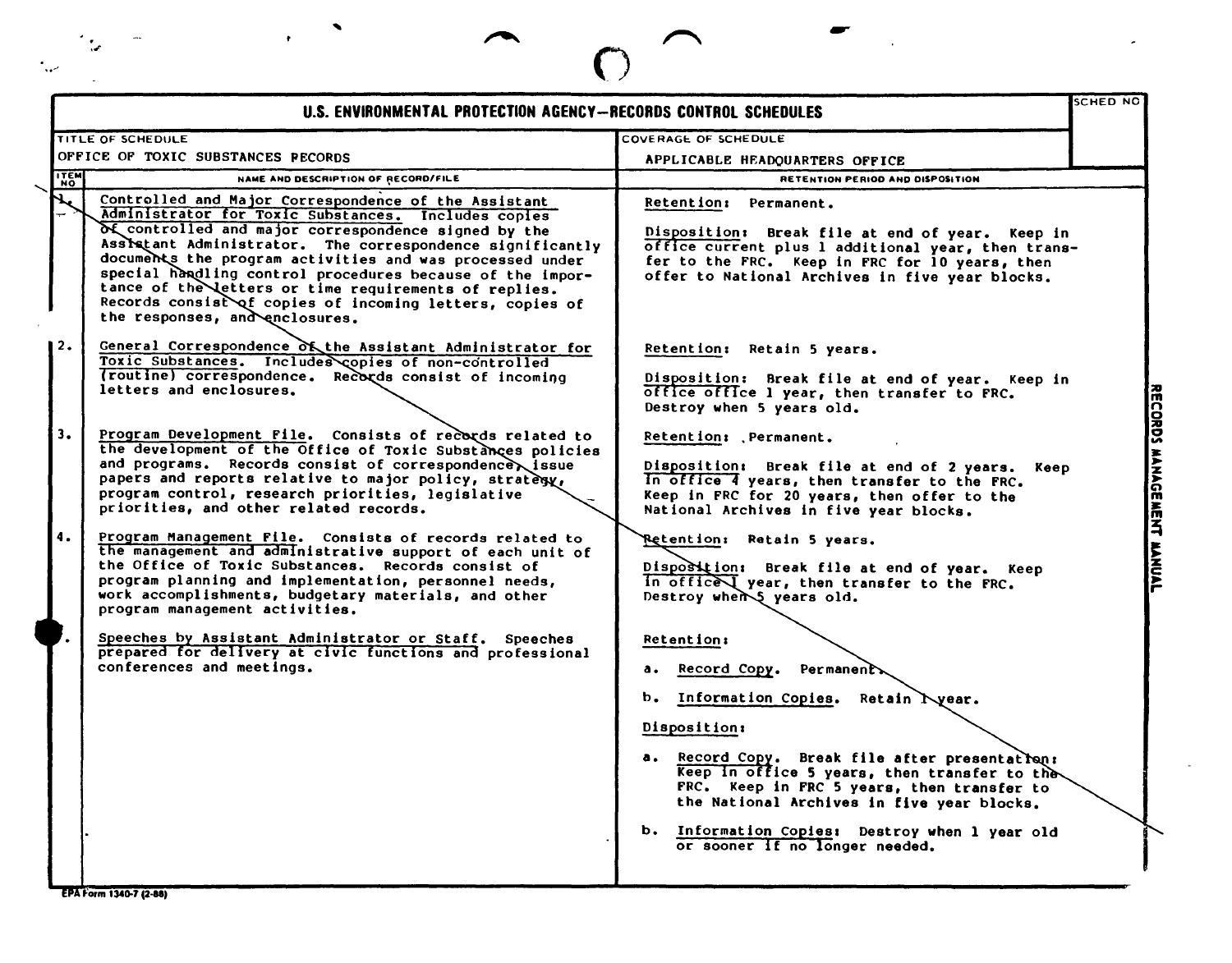| T.                |                                                                                                                                                                                                                                                                                                                                                                                                                                                                                                                                                                                       |                                                                                                                                                                                                                                                                                                                                                                                                                |                           |
|-------------------|---------------------------------------------------------------------------------------------------------------------------------------------------------------------------------------------------------------------------------------------------------------------------------------------------------------------------------------------------------------------------------------------------------------------------------------------------------------------------------------------------------------------------------------------------------------------------------------|----------------------------------------------------------------------------------------------------------------------------------------------------------------------------------------------------------------------------------------------------------------------------------------------------------------------------------------------------------------------------------------------------------------|---------------------------|
|                   | U.S. ENVIRONMENTAL PROTECTION AGENCY-RECORDS CONTROL SCHEDULES                                                                                                                                                                                                                                                                                                                                                                                                                                                                                                                        |                                                                                                                                                                                                                                                                                                                                                                                                                | SCHED NO                  |
|                   | TITLE OF SCHEDULE<br>OFFICE OF TOXIC SUBSTANCES RECORDS                                                                                                                                                                                                                                                                                                                                                                                                                                                                                                                               | COVERAGE OF SCHEDULE<br>APPLICARLE HEADOUARTERS OFFICE                                                                                                                                                                                                                                                                                                                                                         |                           |
| <b>ITEM</b><br>6. | NAME AND DESCRIPTION OF RECORD/FILE<br>Contracts and Grants File. Documentation relating to the<br>award of contracts and grants with consulting firms and<br>universities for conducting research concerning testing<br>methods, chemical properties, and environmental levels of<br>toxic qubstances. Records consist of proposals and scope<br>of work, signed agreement, quarterly or monthly progress<br>reports, vouchers and other financial documents, and<br>other related records.                                                                                          | RETENTION PERIOD AND DISPOSITION<br>Retention: Retain 6 years after completion.<br>Disposition: Break file upon completion of<br>project. Keep in office 2 years, then trans-<br>fer to the FRC. Destroy when 6 years old.                                                                                                                                                                                     |                           |
| 7.<br>8.          | Freedom of Information Response File. Includes copies of<br>incoming requests for information under the Freedom of<br>Information Act, copies of replies, and copies of any<br>interagency memoranda concerning the request. Note: this<br>file does not contain the Program's official record of<br>information being requested.<br>Final Report Resulting from Contractor or Srantee Studies<br>and Services. Includes printed final copies of reports<br>submitted by contractors and grantees.                                                                                    | Retention: Retain 2 years.<br>Disposition: Break file at end of year.<br>Keep<br>In office current plus 1 additional year.<br>Destroy when 2 years old.<br>Retention:<br>Record or Master Copy. Retain 20 years.<br>Information Copies. Retain 1 year.<br>ь.<br>Disposition:<br>a. Record or Master Copy. Keep in office for<br>1 year, then transfer to the FRC. Destroy                                      | RECORDS MANAGEMENT MANUAL |
| 9.                | Toxic Substances Reference Files. A collection of source<br>materials on various chemical substances having toxic pro-<br>perties. Information used for general reference and as<br>basis for program decisions in development of regulations,<br>testing methods, research priorities, etc. Records<br>consist of journal articles or technical reports showing<br>physical/chemical data, application and use of the<br>chemicals, health impacts, ecological impacts, methods<br>of sampling and analysis, control techniques, and other<br>information.<br>EPA Form 1340-7 (2-88) | when 20 years old.<br>b. Information Sopies. Destroy or transfer to<br>the National Technisal Information Service<br>after 1 year or sooner if not needed for<br>reference.<br>Retention: Retain 15 years.<br>Disposition: Review in office every 5 years,<br>keeping records of continuing value and<br>destroying other materials. Transfer to the<br>FRC, hold 10 years, then destroy when 15 years<br>old. |                           |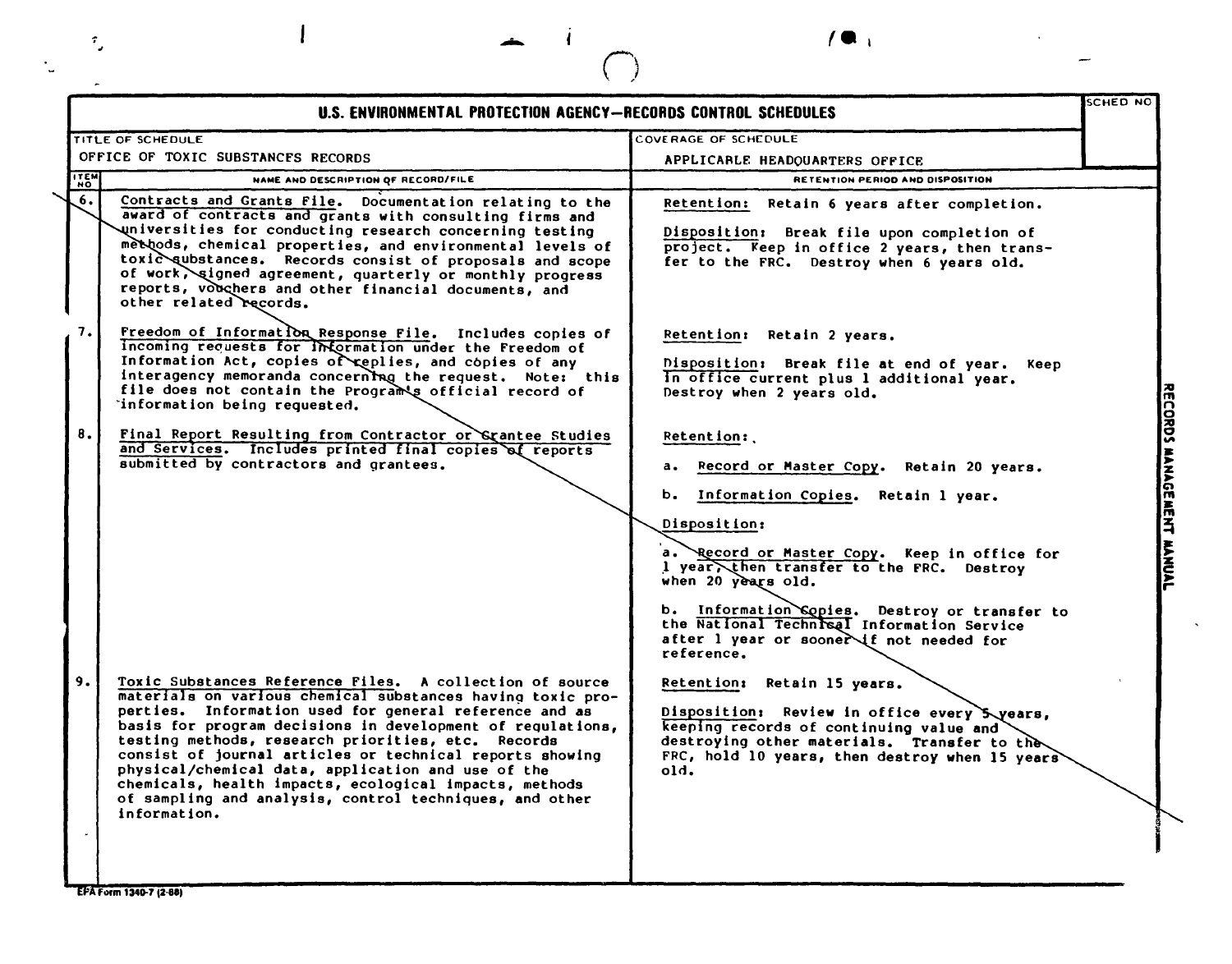| U.S. ENVIRONMENTAL PROTECTION AGENCY-RECORDS CONTROL SCHEDULES                                                                                                                                                                                                                                                                                                                                                                                                                                                                                                                                                                                              |                                                                                                                                                                                                                                                                                                                           | SCHED NO |
|-------------------------------------------------------------------------------------------------------------------------------------------------------------------------------------------------------------------------------------------------------------------------------------------------------------------------------------------------------------------------------------------------------------------------------------------------------------------------------------------------------------------------------------------------------------------------------------------------------------------------------------------------------------|---------------------------------------------------------------------------------------------------------------------------------------------------------------------------------------------------------------------------------------------------------------------------------------------------------------------------|----------|
| <b>TITLE OF SCHEDULE</b>                                                                                                                                                                                                                                                                                                                                                                                                                                                                                                                                                                                                                                    | COVERAGE OF SCHEDULE                                                                                                                                                                                                                                                                                                      |          |
| OFFICE OF TOXIC SUBSTANCES RECORDS                                                                                                                                                                                                                                                                                                                                                                                                                                                                                                                                                                                                                          | APPLICABLE HFADOUARTERS OFFICE                                                                                                                                                                                                                                                                                            |          |
| <b>NO.</b><br>NAME AND DESCRIPTION OF RECORD/FILE                                                                                                                                                                                                                                                                                                                                                                                                                                                                                                                                                                                                           | RETENTION PERIOD AND DISPOSITION                                                                                                                                                                                                                                                                                          |          |
| $10-1$<br>Laboratory Test Methods File. A collection of source<br>materials on various analytical methods used in testing<br>chemical substances for toxicity. Records used in<br>determining the most appropriate and scientifically<br>reliable method of premarket testing of toxic substances.<br>Records consist of journal articles, technical reports,<br>studies of other agencies and research groups, etc.<br>In-House Special Studies Files. Contains documents re-<br>lated to conducting in-house special studies on toxic<br>substances. Studies cover topics such as environmental<br>levels of toxic substances such as PCB, disease corre- | Retention: Retain 15 years.<br>Disposition: Review in office every 5 years,<br>keeping records of continuing value and<br>destroying other materials. Transfer to the<br>FRC, hold 10 years, then destroy when 15<br>years old.                                                                                           |          |
| lation studies, etc.<br>a. Final Reports. Includes printed or manuscript copy,<br>evaluation, and comments, if any.<br>b. Working Papers. Includes records used in gathering<br>data for study and administrative records such as trip<br>reports and other expense records.                                                                                                                                                                                                                                                                                                                                                                                | Retention: Retain 20 years.<br>Disposition: Break file upon completion of<br>study. Keep in office 2 years, then transfer<br>to the FRC. Keep in the FRC for 18 years,<br>then destroy.<br>Retention: Retain 5 years.<br><b>Misposition:</b> Break file upon completion of<br>study. Keep in office 1 year, then transfer |          |
| Legislation File. Includes records related to environ-<br>mental and toxic substances legislative proposals used for<br>review and comment. Included are Federal Water Pollution<br>Control Act (Sections 307a, 311, and 403), Safe Drinking<br>Water Act, and other legislation. Records consist of<br>proposed statutory language, strategy papers, proposed<br>list of substances to be controlled, comments, and other<br>related papers.                                                                                                                                                                                                               | to the FRC. Destroy when 5 years old.<br>Retention: Retain 6 years.<br>Disposition: Break file every congressional<br>session.<br>Keep in office for 6 years, then<br>destroy.                                                                                                                                            |          |
| Standards, Regulations, and Guidelines Files. Includes<br>documents relating to the development of rules and regu-<br>lations providing for the control of toxic substances.<br>Records consist of transcripts and unpublished technical<br>background documents, work group agendas, meeting notes,<br>minutes, technical reports, internal papers, Agency and<br>published comments, and other related records.                                                                                                                                                                                                                                           |                                                                                                                                                                                                                                                                                                                           |          |

 $\overline{a}$ 

EPA Form 1340-7 (2-88)

 $\mathcal{O}_{\mathcal{A}}$ 

 $\epsilon_{\rm s}$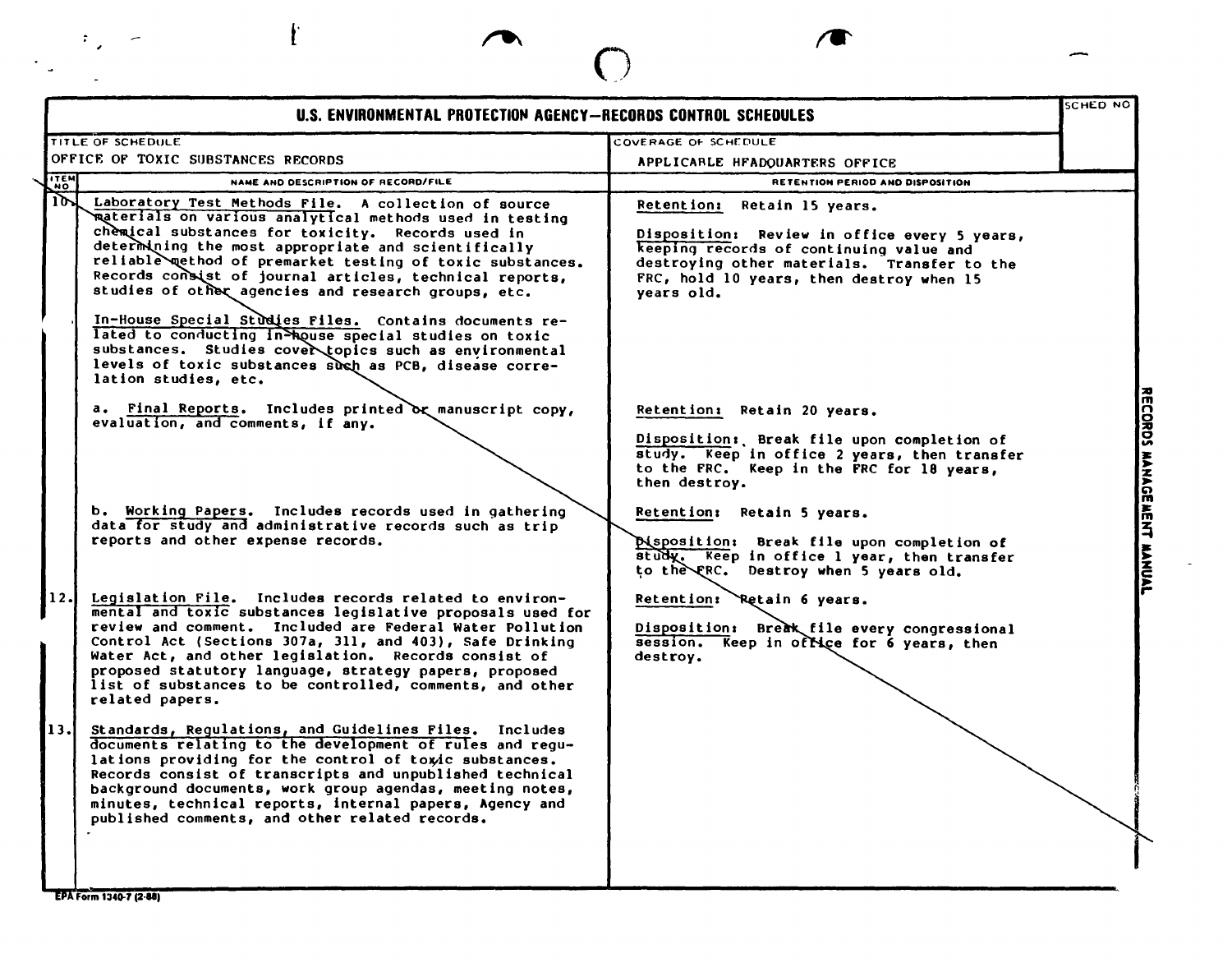

,

-, *f.* ,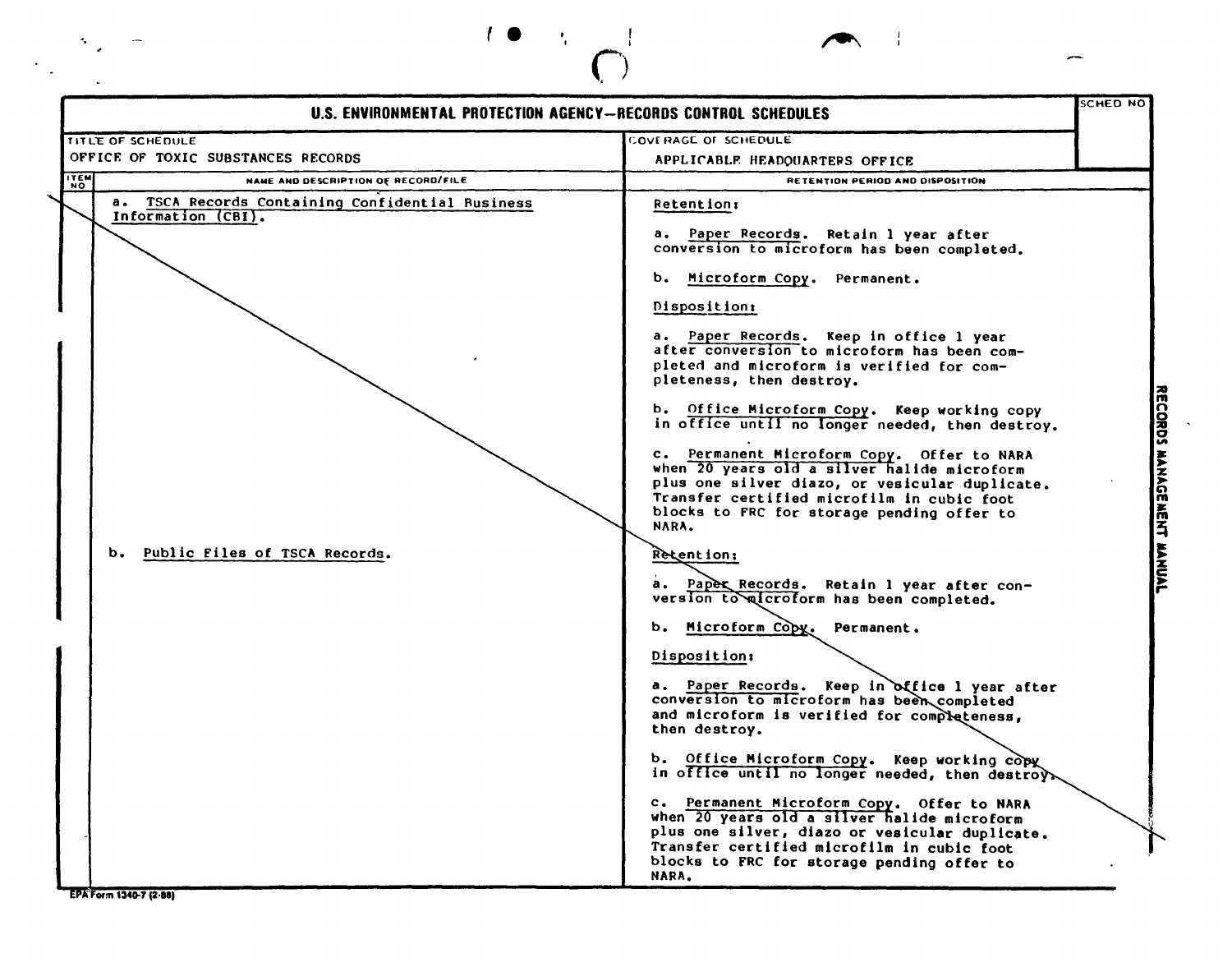|             | U.S. ENVIRONMENTAL PROTECTION AGENCY-RECORDS CONTROL SCHEDULES                                                                                                                                                                                                                                                                                                                                                                                     |                                                                                                                                                                                                                                                       | SCHED NO |
|-------------|----------------------------------------------------------------------------------------------------------------------------------------------------------------------------------------------------------------------------------------------------------------------------------------------------------------------------------------------------------------------------------------------------------------------------------------------------|-------------------------------------------------------------------------------------------------------------------------------------------------------------------------------------------------------------------------------------------------------|----------|
|             | <b>TITLE OF SCHEDULE</b>                                                                                                                                                                                                                                                                                                                                                                                                                           | COVERAGE OF SCHEDULE                                                                                                                                                                                                                                  |          |
|             | OFFICE OF TOXIC SUBSTANCES RECORDS                                                                                                                                                                                                                                                                                                                                                                                                                 | APPLICABLE HEADQUARTERS OFFICE                                                                                                                                                                                                                        |          |
| <b>ITEM</b> | NAME AND DESCRIPTION OF RECORD/FILE                                                                                                                                                                                                                                                                                                                                                                                                                | RETENTION PERIOD AND DISPOSITION                                                                                                                                                                                                                      |          |
|             | c. Other Microform Copies.                                                                                                                                                                                                                                                                                                                                                                                                                         | <b>Retention:</b><br>See Disposition below.                                                                                                                                                                                                           |          |
|             |                                                                                                                                                                                                                                                                                                                                                                                                                                                    | Disposition: Destroy when no longer needed.                                                                                                                                                                                                           |          |
| 14.1        | Environmental Impact Statement Review and Comment File.                                                                                                                                                                                                                                                                                                                                                                                            | Retention: Retain 5 years.                                                                                                                                                                                                                            |          |
|             | Includes ataff comments on environmental impact statements<br>review by toxic substances program staff.                                                                                                                                                                                                                                                                                                                                            | Disposition: Break file upon completion of<br>review. Keep in office for 5 years, then<br>destroy.                                                                                                                                                    |          |
| 15.         | TSCA Chemical Inventory File. Contains documentation<br>relating to the inventory of chemicals pursuant to<br>Section 5 of the Toxic Substances Control Act. Records<br>consist of TSCA Chemical Substance Inventory Report<br>(EPA Forms 7710-38 & 7710-3C), correspondence between<br>EPA and the submitter, corrected data and replacement<br>of data submitted, and other related records.<br>a. TSCA Records Containing Confidential Business | <b>Retention:</b>                                                                                                                                                                                                                                     |          |
|             | Information (CBI).                                                                                                                                                                                                                                                                                                                                                                                                                                 | a. Paper Records. Retain 1 year after con-<br>version to microform has been completed.                                                                                                                                                                |          |
|             |                                                                                                                                                                                                                                                                                                                                                                                                                                                    | Microform Copy. Permanent.<br>Disposition:                                                                                                                                                                                                            |          |
|             |                                                                                                                                                                                                                                                                                                                                                                                                                                                    | a. Paper Records. Keep in office 1 year after<br>conversion to Mcroform has been completed and<br>microform is veribied for completeness, then<br>destroy.                                                                                            |          |
|             |                                                                                                                                                                                                                                                                                                                                                                                                                                                    | b. Office Microform Copy. Keep working copy<br>in office until no longer needed, then destroy.                                                                                                                                                        |          |
|             |                                                                                                                                                                                                                                                                                                                                                                                                                                                    | c. Permanent Nicroform Copy. Offer to NARA<br>when 20 years old a silver halide microform and<br>one silver diazo or vesicular duplicate.<br>Transfer certified microfilm in cubic foot<br>blocks to FRC for storage pending offer to<br><b>NARA.</b> |          |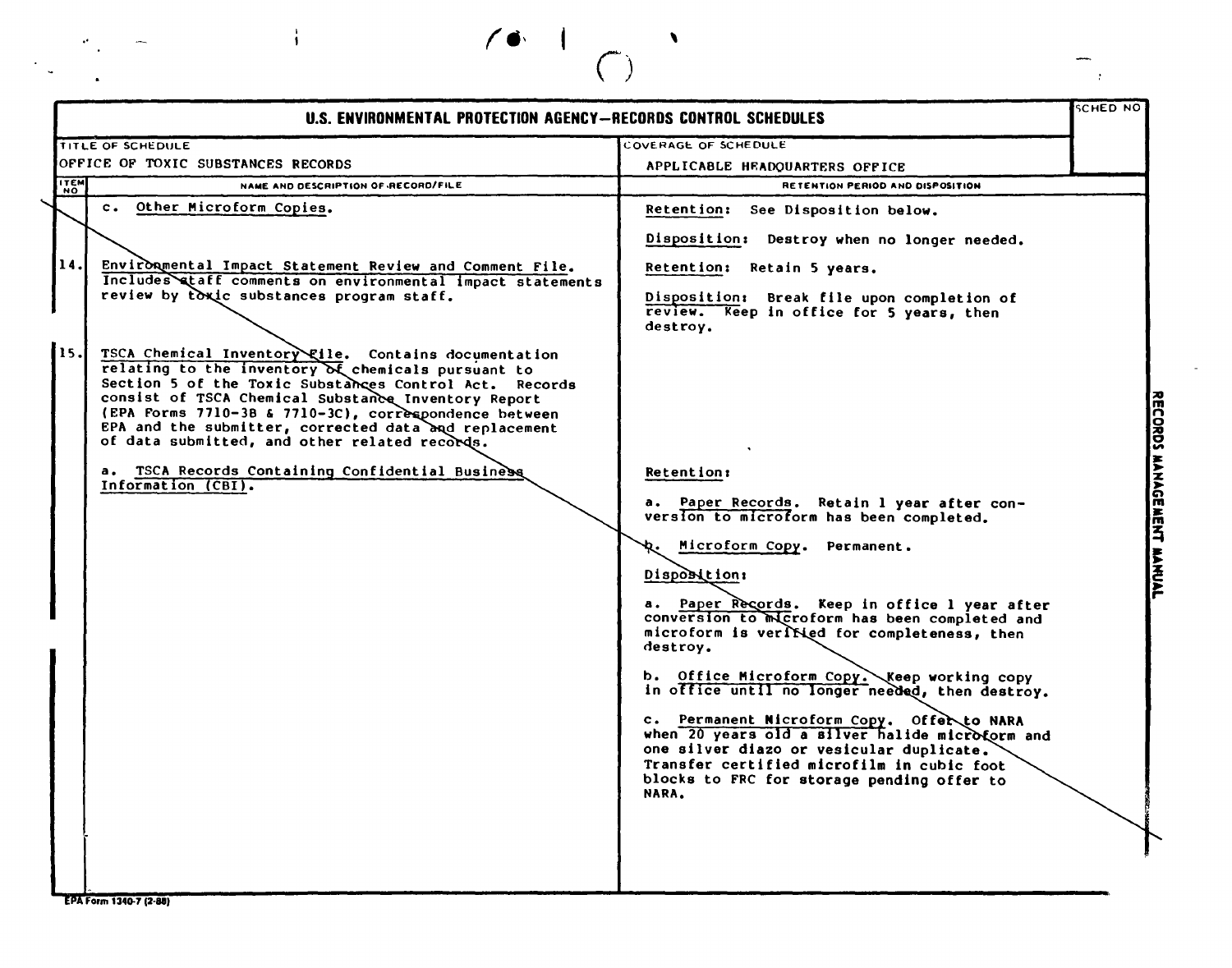|             | U.S. ENVIRONMENTAL PROTECTION AGENCY-RECORDS CONTROL SCHEDULES                                                                                                                                                                                                                                      |                                                                                                                                                                                                                                                | <b>SCHED NO</b> |
|-------------|-----------------------------------------------------------------------------------------------------------------------------------------------------------------------------------------------------------------------------------------------------------------------------------------------------|------------------------------------------------------------------------------------------------------------------------------------------------------------------------------------------------------------------------------------------------|-----------------|
|             | TITLE OF SCHEDULE                                                                                                                                                                                                                                                                                   | COVERAGE OF SCHEDULE                                                                                                                                                                                                                           |                 |
|             | OFFICE OF TOXIC SUBSTANCES RECORDS                                                                                                                                                                                                                                                                  | APPLICABLE HEADQUARTERS OFFICE                                                                                                                                                                                                                 |                 |
| <b>ITEM</b> | NAME AND DESCRIPTION OF RECORD/FILE                                                                                                                                                                                                                                                                 | RETENTION PERIOD AND DISPOSITION                                                                                                                                                                                                               |                 |
|             | b. TSCA Records Not Containing Confidential Business<br>Information (CBI).                                                                                                                                                                                                                          | Retention:                                                                                                                                                                                                                                     |                 |
|             |                                                                                                                                                                                                                                                                                                     | a. Paper Records. Retain 1 year after con-<br>version to microform has been completed.                                                                                                                                                         |                 |
|             |                                                                                                                                                                                                                                                                                                     | b. Microform Copy. Permanent.                                                                                                                                                                                                                  |                 |
|             |                                                                                                                                                                                                                                                                                                     | Disposition:                                                                                                                                                                                                                                   |                 |
|             |                                                                                                                                                                                                                                                                                                     | a. Paper Records. Keep in office for 1 year<br>after conversion to microform has been completed<br>and microform is verified for completeness,<br>then destroy.                                                                                |                 |
|             |                                                                                                                                                                                                                                                                                                     | b. Office Microform Copy. Keep working copy<br>in office until no longer needed, then destroy.                                                                                                                                                 |                 |
|             |                                                                                                                                                                                                                                                                                                     | c. Permanent Microform Copy. Offer to NARA<br>when 20 years old a silver halide microform<br>and one silver diazo or vesicular duplicate.<br>Transfer certified microfilm in cubic foot<br>blocks to FRC for storage pending offer to<br>NARA. |                 |
|             | c. Other Microform Copies.                                                                                                                                                                                                                                                                          | Rebention: See Disposition below.                                                                                                                                                                                                              |                 |
|             |                                                                                                                                                                                                                                                                                                     | Disposition:<br>Destroy when no longer needed.                                                                                                                                                                                                 |                 |
|             | Premanufacturing Notice Files. Contains documentation<br>used in the review/approval of new chemicals to be                                                                                                                                                                                         |                                                                                                                                                                                                                                                |                 |
|             | manufactured and distributed for commercial purposes in<br>the United States pursuant to Section 5 of the Toxic<br>Substances Control Act. Includes documents which describe<br>chemical identity, uses, and exposure data; test data and<br>descriptions of other data related to the effects on   |                                                                                                                                                                                                                                                |                 |
|             | health and the environment of the manufacture, processing,<br>distribution in commerce, use and disposal of the new<br>chemical. Also, includes scientific review and evaluation<br>of the new chemical, approval for the chemical to be<br>manufactured, or the decision to ban the production and |                                                                                                                                                                                                                                                |                 |

EPA Form 1340-7 (2-88)

 $\ddot{\phantom{0}}$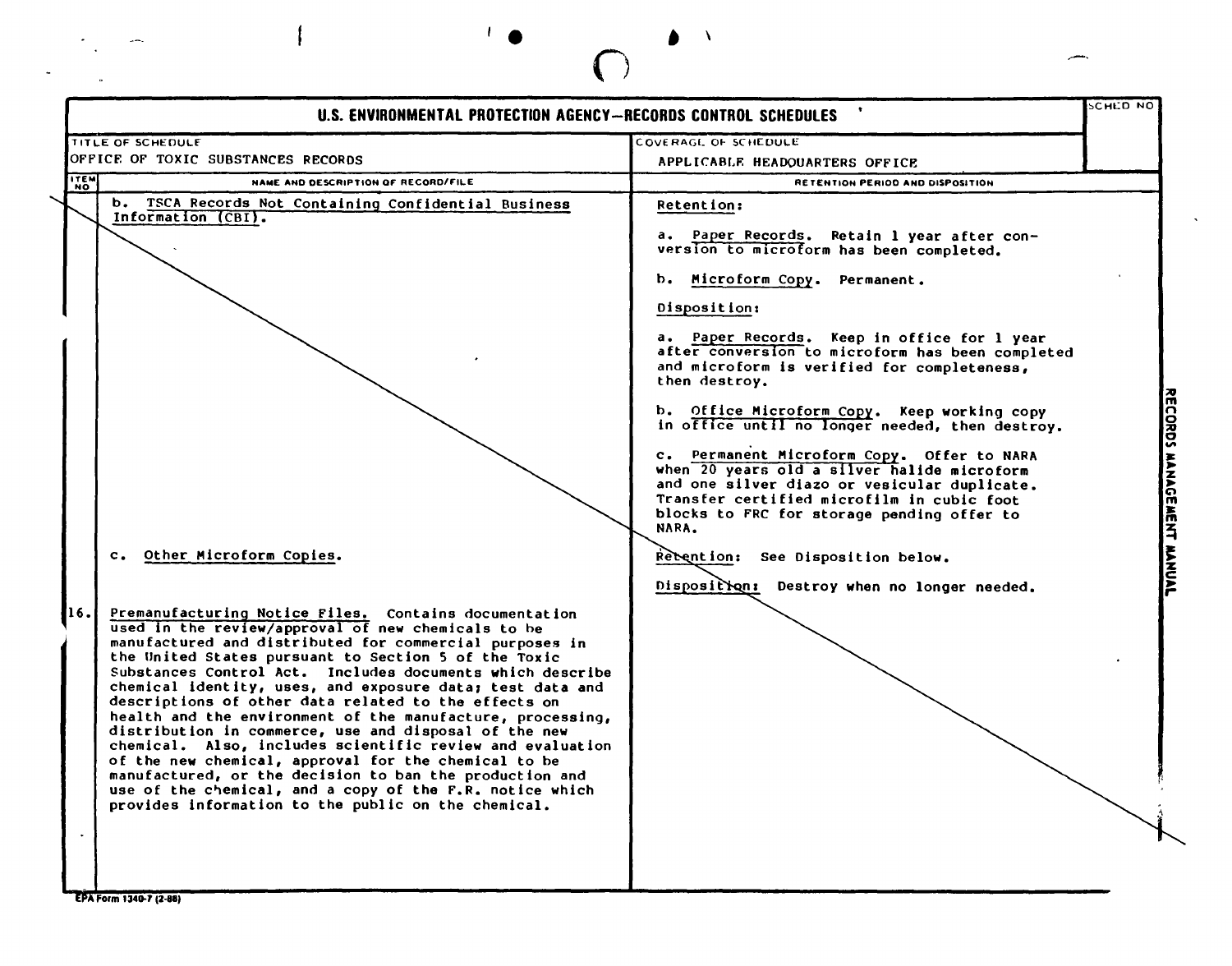| U.S. ENVIRONMENTAL PROTECTION AGENCY--RECORDS CONTROL SCHEDULES        |                                                                                                                                                                                                                                                                                                                                                                                                                                                                                                                                                                                                                                                                                       | SCHED NC |
|------------------------------------------------------------------------|---------------------------------------------------------------------------------------------------------------------------------------------------------------------------------------------------------------------------------------------------------------------------------------------------------------------------------------------------------------------------------------------------------------------------------------------------------------------------------------------------------------------------------------------------------------------------------------------------------------------------------------------------------------------------------------|----------|
| <b>TITLE OF SCHEDULE</b>                                               | COVERAGE OF SCHEDULE                                                                                                                                                                                                                                                                                                                                                                                                                                                                                                                                                                                                                                                                  |          |
| OFFICE OF TOXIC SUBSTANCES RECORDS                                     | APPLICABLE HEADQUARTERS OFFICE                                                                                                                                                                                                                                                                                                                                                                                                                                                                                                                                                                                                                                                        |          |
| <b>ITEM</b><br>NAME AND DESCRIPTION OF RECORD/FILE                     | RETENTION PERIOD AND DISPOSITION                                                                                                                                                                                                                                                                                                                                                                                                                                                                                                                                                                                                                                                      |          |
| a. TSCA Records Containing Confidential Business<br>Information (CBI). | Retention:<br>a. Paper Records. Retain 6 months after<br>conversion to microform has been completed.<br>b. Microform Copy. Permanent.<br>Disposition:<br>a. Paper Pecords. Keep in office 6 months<br>after conversion to microform has been com-<br>pleted and microform is verified for com-<br>pleteness, then destroy.<br>b. Office Microform Copy. Keep working copy<br>in office until no longer needed, then destroy.<br>c. Permanent Microform Copy. Offer to NARA<br>when 20 years old a silver halide microform<br>plus one silver diazo or vesicular duplicate.<br>Transfer verified microfilm in cubic foot<br>blocks to FRC for storage pending offer to<br><b>NARA.</b> |          |
| b. Public Files of TSCA Records.                                       | <b>Retention:</b><br>Paper Records. Retain 6 years after con-<br>а.<br>version to microform has been completed.<br>Microform Copy. Permanent.<br>ь.<br>Disposition:<br>a. Paper Records. Keep Mq office 6 months<br>after conversion to microform has been com-<br>pleted and microform is verified for complete-<br>ness, then destroy.<br>b. Office Microform Copy. Keep working copy<br>in office until no longer needed, then destroy.<br>c. Permanent Microform Copy. Offer to NARA<br>when 20 years old a silver halide microform<br>plus one silver diazo or vesicular duplicate.<br>Transfer verified microfilm in cubic foot<br>blocks to FRC for storage pending offer to   |          |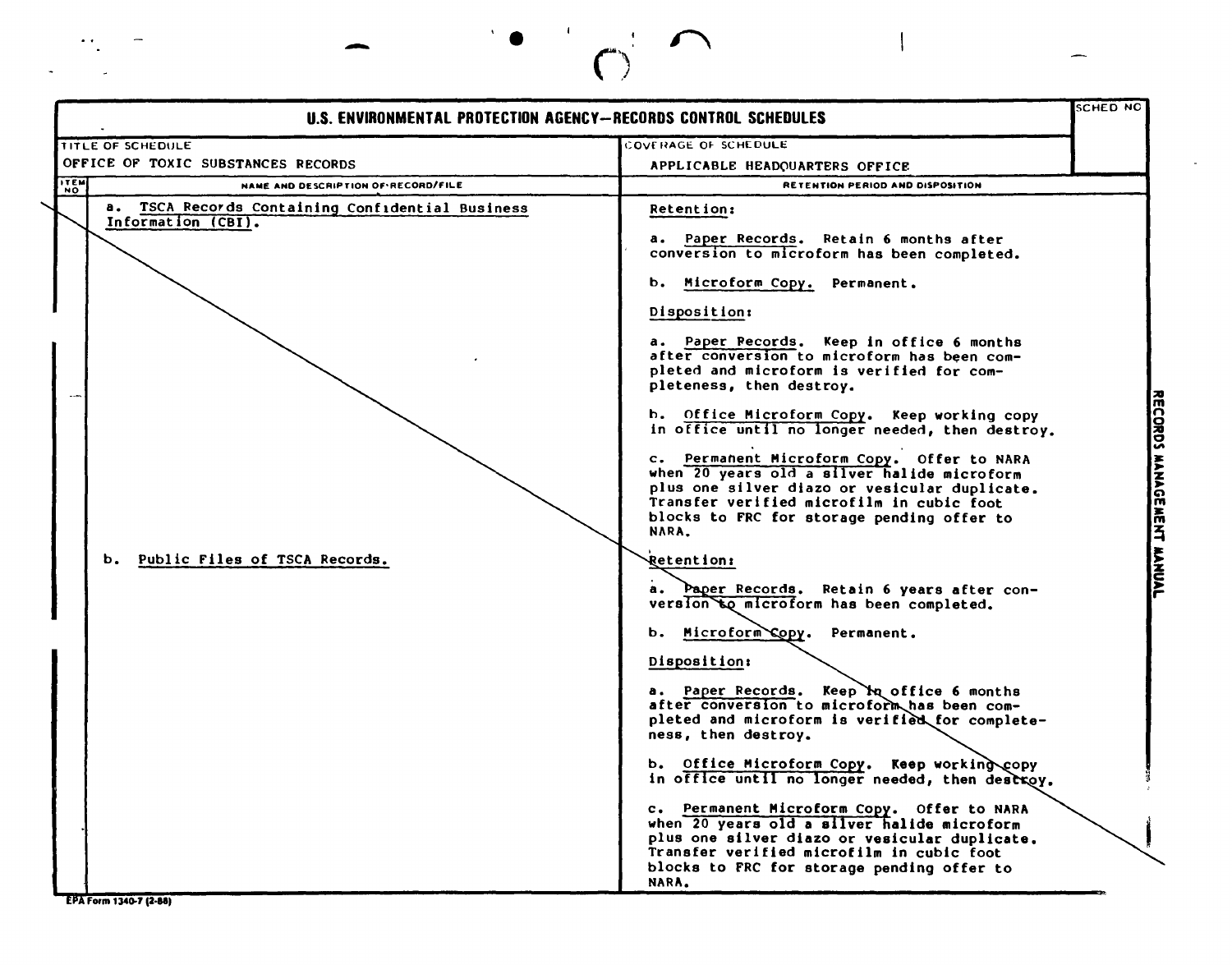|            | U.S. ENVIRONMENTAL PROTECTION AGENCY-RECORDS CONTROL SCHEDULES                                                                                                                                                                                                                                                                                                        |                                                                                                                                                                                                                                                                                                          | SCHED NG |
|------------|-----------------------------------------------------------------------------------------------------------------------------------------------------------------------------------------------------------------------------------------------------------------------------------------------------------------------------------------------------------------------|----------------------------------------------------------------------------------------------------------------------------------------------------------------------------------------------------------------------------------------------------------------------------------------------------------|----------|
|            | TITLE OF SCHEDULE                                                                                                                                                                                                                                                                                                                                                     | <b>COVERAGE OF SCHEDULE</b>                                                                                                                                                                                                                                                                              |          |
|            | OFFICE OF TOXIC SUBSTANCES RECORDS                                                                                                                                                                                                                                                                                                                                    | APPLICABLE HEADOUARTERS OFFICE                                                                                                                                                                                                                                                                           |          |
| <b>TEM</b> | NAME AND DESCRIPTION OF RECORD/FILE                                                                                                                                                                                                                                                                                                                                   | RETENTION PERIOD AND DISPOSITION                                                                                                                                                                                                                                                                         |          |
|            | c. Other Microform Copies                                                                                                                                                                                                                                                                                                                                             | <b>Retention:</b><br>See Disposition below.                                                                                                                                                                                                                                                              |          |
|            |                                                                                                                                                                                                                                                                                                                                                                       | Disposition: Destroy when no longer needed                                                                                                                                                                                                                                                               |          |
| 17.        | Section 8 Files. Contains CBI documents pertaining to a<br>variety of chemicals for which reporting and record<br>retention requirements were established pursuant to<br>Section 8(a) and (d) of the Toxic Substances Control<br>Act. The informacion for these documents is as follows:                                                                              |                                                                                                                                                                                                                                                                                                          |          |
|            | a. Section 8(a) Files. Data provided by chemical<br>manufacturers on the Prellminary Assessment Information form<br>and microfiched by FPA. Data includes identification of the<br>chemical, the manufacturing plant site, the plant site<br>activities, the manufacturer's products, and the customers'<br>users and products, market names, and process categories. | Retention:<br>a. Paper Records. Retain 6 months after<br>conversion to microform has been completed.<br>b. Microform Copy. Permanent.                                                                                                                                                                    |          |
|            |                                                                                                                                                                                                                                                                                                                                                                       | Disposition:<br>a. Paper Records. Keep in office 6 months<br>after conversion to microform has been com-<br>pleted and microform is verified for com-<br>pleteness, then destroy.<br>Dr Office Microform Copy. Keep working copy                                                                         |          |
|            |                                                                                                                                                                                                                                                                                                                                                                       | in office until no longer needed, then destroy.<br>c. Permanent Microform Copy. Offer to NARA<br>when 20 years old a silver halide microform<br>plus one silver diazo or vesicular duplicate.<br>Transfer verified microfilm in cubic foot<br>blocks to FRC for storage pending offer to<br><b>NARA.</b> |          |
|            | b. Section 8(d) Files. Health and safety studies submitted<br>by chemical manufacturers, including physical and chemical<br>tests and laboratory animals studies (toxicity, carcino-<br>genicity, skin sensitization, inhalation, and mutagencity).                                                                                                                   | Retention:<br>a. Paper Records, Retain 6 months after<br>conversion to microform has been completed.<br>Microform Copy.<br>Permanent.<br>ь.                                                                                                                                                              |          |

 $\bullet$   $\bullet$   $\bullet$   $\bullet$   $\bullet$ 

 $\mathbf{I}$ 

 $\epsilon$  $\sim$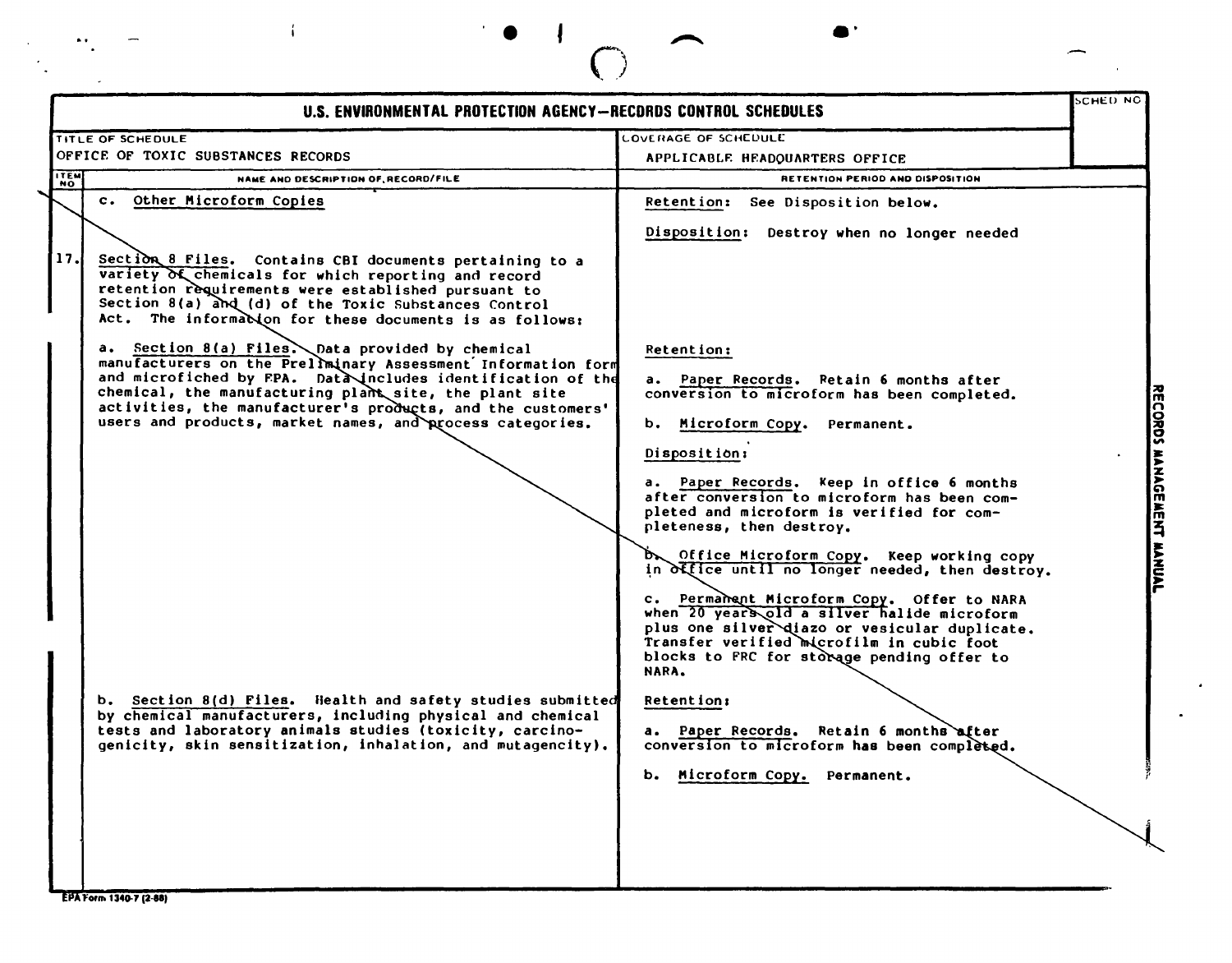|                                    | U.S. ENVIRONMENTAL PROTECTION AGENCY-RECORDS CONTROL SCHEDULES                                                                                                                                                                                                                                                                                                                                         |                                                                                                                                                                                                                                                                                                                                                                                                                                                                                                                                                                                                                                                                                                                                                                                                                                                                                                                                                                                                                                                                                                                                                                                                                                   | <b>SCHED NO</b>           |
|------------------------------------|--------------------------------------------------------------------------------------------------------------------------------------------------------------------------------------------------------------------------------------------------------------------------------------------------------------------------------------------------------------------------------------------------------|-----------------------------------------------------------------------------------------------------------------------------------------------------------------------------------------------------------------------------------------------------------------------------------------------------------------------------------------------------------------------------------------------------------------------------------------------------------------------------------------------------------------------------------------------------------------------------------------------------------------------------------------------------------------------------------------------------------------------------------------------------------------------------------------------------------------------------------------------------------------------------------------------------------------------------------------------------------------------------------------------------------------------------------------------------------------------------------------------------------------------------------------------------------------------------------------------------------------------------------|---------------------------|
| <b>TITLE OF SCHEDULE</b>           |                                                                                                                                                                                                                                                                                                                                                                                                        | <b>LOVERAGE OF SCHEDULE</b>                                                                                                                                                                                                                                                                                                                                                                                                                                                                                                                                                                                                                                                                                                                                                                                                                                                                                                                                                                                                                                                                                                                                                                                                       |                           |
| OFFICE OF TOXIC SUBSTANCES RECORDS |                                                                                                                                                                                                                                                                                                                                                                                                        | APPLICABLE HEADQUARTERS OFFICE                                                                                                                                                                                                                                                                                                                                                                                                                                                                                                                                                                                                                                                                                                                                                                                                                                                                                                                                                                                                                                                                                                                                                                                                    |                           |
| <b>ITEM</b>                        | NAME AND DESCRIPTION OF RECORD/FILE                                                                                                                                                                                                                                                                                                                                                                    | RETENTION PERIOD AND DISPOSITION                                                                                                                                                                                                                                                                                                                                                                                                                                                                                                                                                                                                                                                                                                                                                                                                                                                                                                                                                                                                                                                                                                                                                                                                  |                           |
| Ashestos Mixtures.                 | c. Asbestos Files. Data provided by asbestos manu-<br>facturers, processors and importers on asbestos production,<br>importation, exportation, processing, worker exposure<br>waste and disposal and pollution control. The data<br>were reported on EPA form 7710-36 Reporting Chemical<br>and Industrial Users of Asbestos and EPA form 7710-37<br>Reporting Secondary Processing and Importation of | Disposition:<br>a. Paper Records. Keep in office 6 months<br>after conversion to microform has been com-<br>pleted and microform is verified for com-<br>pleteness, then destroy.<br>b. Office Microform Copy. Keep working copy<br>in office until no longer needed, then destroy.<br>c. Permanent Microform Copy. Offer to NARA<br>when 20 years old a silver halide microform<br>plus one silver diazo or vesicular duplicate.<br>Transfer verified microfilm in cubic foot<br>blocks to FRC for storage pending offer to<br>NARA.<br><b>Retention:</b><br>a. Paper Records. Retain 6 months after<br>conversion to microform has been completed.<br>ь.<br>Microform Copy. Permanent.<br>Disposition:<br>a. Paper Records. Keep in office 6 months<br>after conversion to microform has been com-<br>pleted and microform is verified for com-<br>pleteness, then destroy.<br>b. Office Microform Copy. Keep working copy<br>in office until no longer needed, then destroy.<br>c. Permanent Microform Copy. Offer to NARA<br>when 20 years old a silver halide mlcroform<br>plus one silver diazo or vesicular duplicate.<br>Transfer verified microfilm in cubic foot<br>blocks to FRC for storage pending offer to<br>NARA. | RECORDS MANAGEMENT MANUAL |

 $\langle \sigma \rangle$ 

 $\bigodot$ 

.. • **'e**

EPA Form 1340-7 (2-88)

 $\mathbf{r}$ 

 $\overline{\phantom{0}}$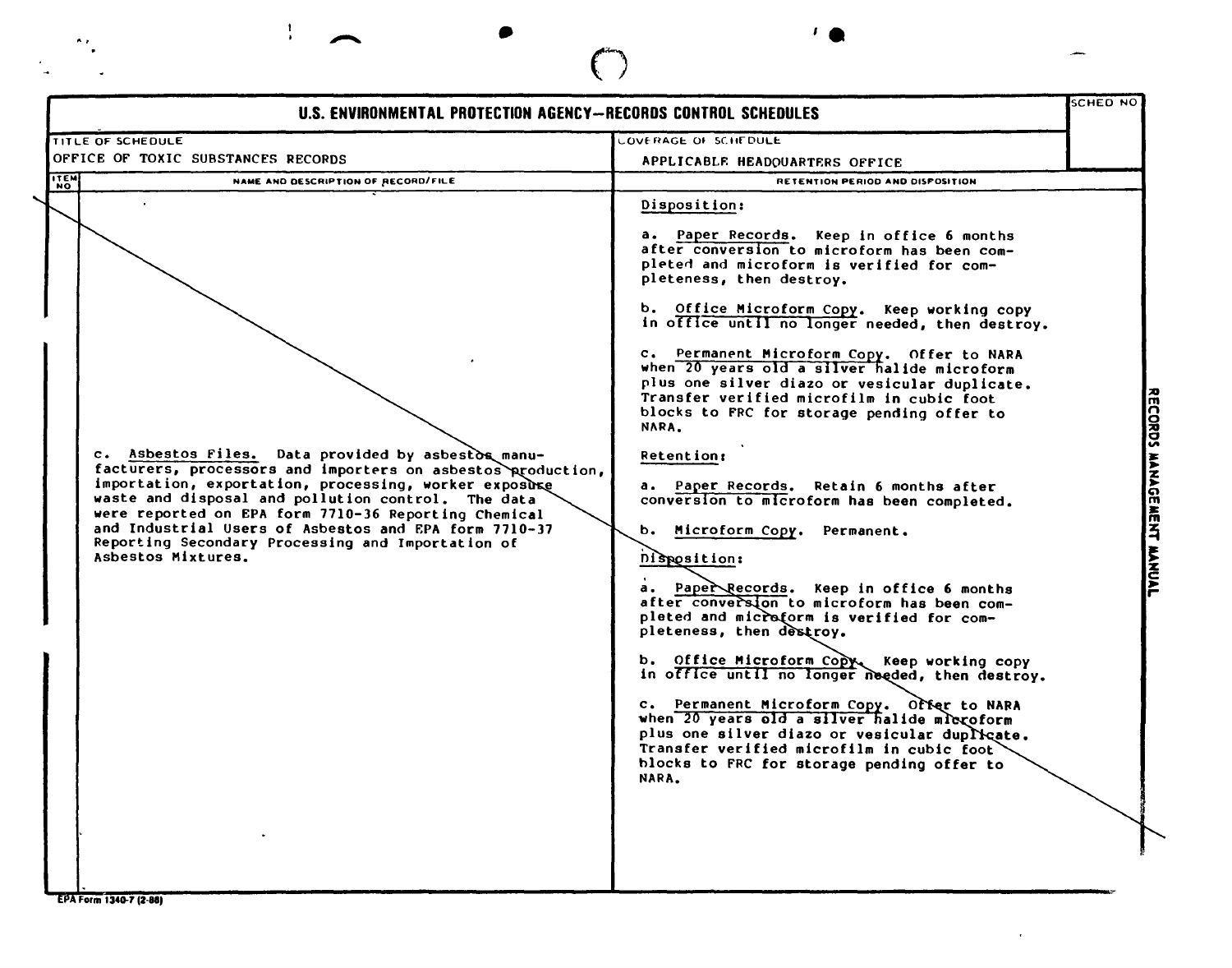|            | SCHED.NO<br>U.S. ENVIRONMENTAL PROTECTION AGENCY-RECORDS CONTROL SCHEDULES                                                                                                                                                                                                                                                                                                                                                                                                                                                                                                                                                                                                                                                                                                                                                                                                       |                                                                                                                                                                                                                                                                                                                                                                                                                                                                                                                                                                                                                                                                                                                                                                                                                                                                                                                                                             |                           |
|------------|----------------------------------------------------------------------------------------------------------------------------------------------------------------------------------------------------------------------------------------------------------------------------------------------------------------------------------------------------------------------------------------------------------------------------------------------------------------------------------------------------------------------------------------------------------------------------------------------------------------------------------------------------------------------------------------------------------------------------------------------------------------------------------------------------------------------------------------------------------------------------------|-------------------------------------------------------------------------------------------------------------------------------------------------------------------------------------------------------------------------------------------------------------------------------------------------------------------------------------------------------------------------------------------------------------------------------------------------------------------------------------------------------------------------------------------------------------------------------------------------------------------------------------------------------------------------------------------------------------------------------------------------------------------------------------------------------------------------------------------------------------------------------------------------------------------------------------------------------------|---------------------------|
|            | TITLE OF SCHEDULE                                                                                                                                                                                                                                                                                                                                                                                                                                                                                                                                                                                                                                                                                                                                                                                                                                                                | COVERAGE OF SCHEDULE                                                                                                                                                                                                                                                                                                                                                                                                                                                                                                                                                                                                                                                                                                                                                                                                                                                                                                                                        |                           |
|            | OFFICE OF TOXIC SUBSTANCES RECORDS                                                                                                                                                                                                                                                                                                                                                                                                                                                                                                                                                                                                                                                                                                                                                                                                                                               | APPLICABLE HEADQUARTERS OFFICE                                                                                                                                                                                                                                                                                                                                                                                                                                                                                                                                                                                                                                                                                                                                                                                                                                                                                                                              |                           |
| <b>TEM</b> | NAME AND DESCRIPTION OF RECORDAFILE                                                                                                                                                                                                                                                                                                                                                                                                                                                                                                                                                                                                                                                                                                                                                                                                                                              | RETENTION PERIOD AND DISPOSITION                                                                                                                                                                                                                                                                                                                                                                                                                                                                                                                                                                                                                                                                                                                                                                                                                                                                                                                            |                           |
| 18.<br>19. | SARA, Title III, Section 313, Toxic Chemical<br>Release Inventory File.<br>a. Trade Sesret Claims.<br>b. All other submissions and related documents<br>pursuant to Title III, Section 313 of the<br>Superfund Amendments and Reauthorization<br>Act of 1986 (SARA). Records consist of EPA<br>Form R, Toxic Chemical Release Inventory<br>Reporting Form (9350-1) and related corres-<br>pondence such as notices of noncompliance and<br>responses to notices of noncompliance and<br>voluntary corrections and changes to data<br>submitted on EPA Form R. Also Section 322(d)<br>petitions, petition to request access to trade<br>secret information.<br>Toxic Release Inventory System. Contains all<br>relevant information, except signature,<br>provided on EPA Form R. Also contains data<br>from EPA Form 9350-1, Toxic Chemical Release<br>Inventory Reporting Form. | Retention: Permanent<br>Disposition: Break file every 5 years and<br>transfer to FRC. Transfer to NARA when most<br>recent record is 15 years old. If any claims are<br>submitted in electronic form, produce a paper<br>copy to serve as the record copy and scratch the<br>electronic record when no longer needed.<br>Retention: Retain files for 15 years.<br>Disposition: Break file after all information<br>has been entered into Toxic Release Inventory<br>System database. Keep in office (Reporting<br>Center) until 50 cu. ft. of records have<br>accumulated, then transfer to FRC. Destroy<br>when most recent record is 15 years old.<br>Retention: Permanent<br>Disposition: Transfer cumulative tape to the<br>National Archives annually. Also provide:<br>° System documentation<br>° Software<br>° Description of system operations hardware<br>° Other appropriate information describing<br>any unusual characteristics of the system | RECORDS MANAGEMENT MANUAL |

- -- -- -- ------

EPA Form 1340-7 (2-88)

J.